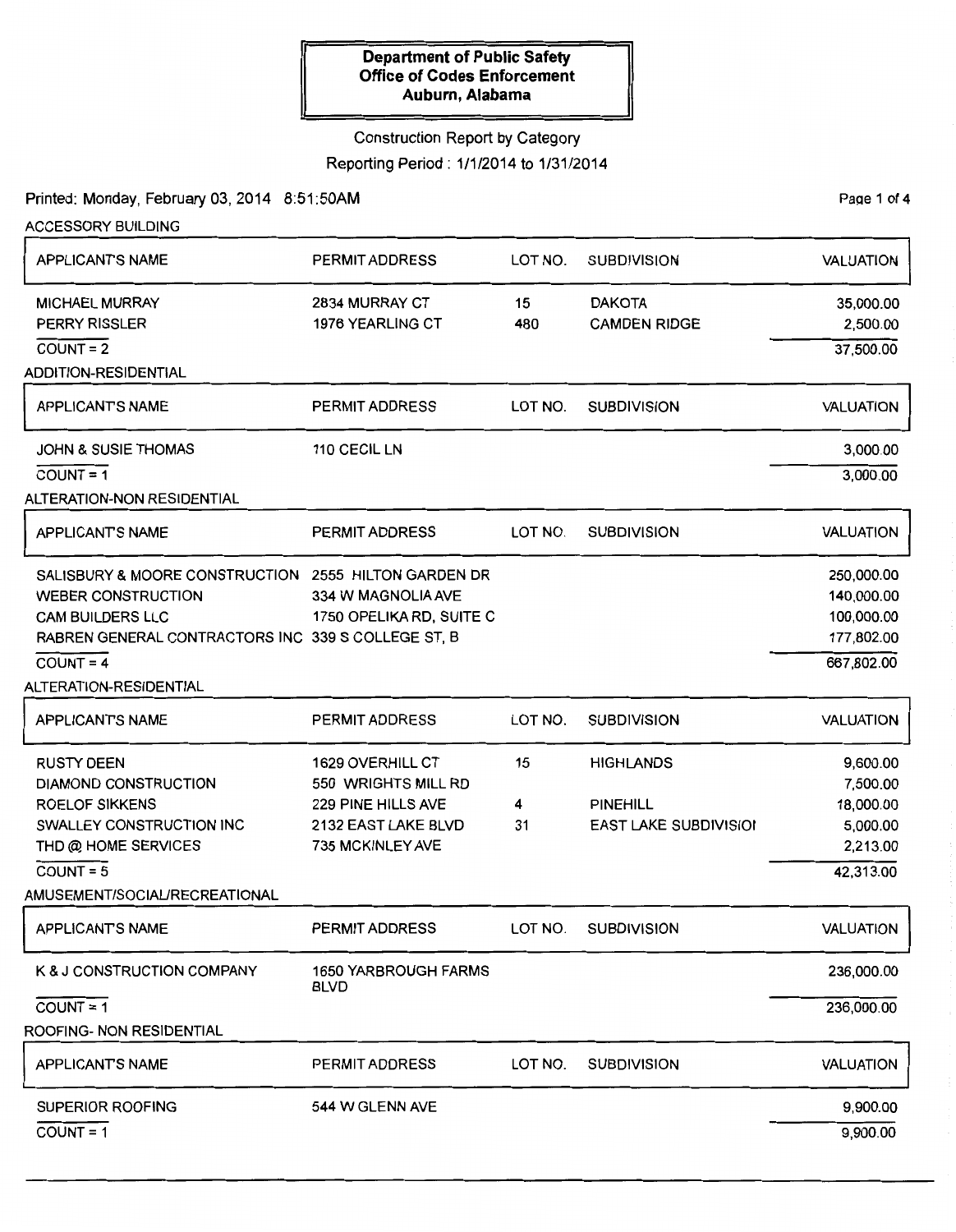# Construction Report by Category Reporting Period: 1/1/2014 to 1/31/2014

Printed: Monday, February 03, 2014 8:51:50AM

### ROOFING-RESIDENTIAL

| APPLICANTS NAME                                                   | PERMIT ADDRESS                                      | LOT NO. | <b>SUBDIVISION</b> | <b>VALUATION</b>                  |
|-------------------------------------------------------------------|-----------------------------------------------------|---------|--------------------|-----------------------------------|
| WOOD CONSTRUCTION CO<br>SUPERIOR ROOFING<br><b>JRB HOMES INC.</b> | 407 VILLAGE DR<br>1288 SWEETWOOD CIR<br>395 CARY DR |         |                    | 3,000.00<br>11,795.00<br>2,500.00 |
| $COUNT = 3$                                                       |                                                     |         |                    | 17.295.00                         |

Page 2 of 4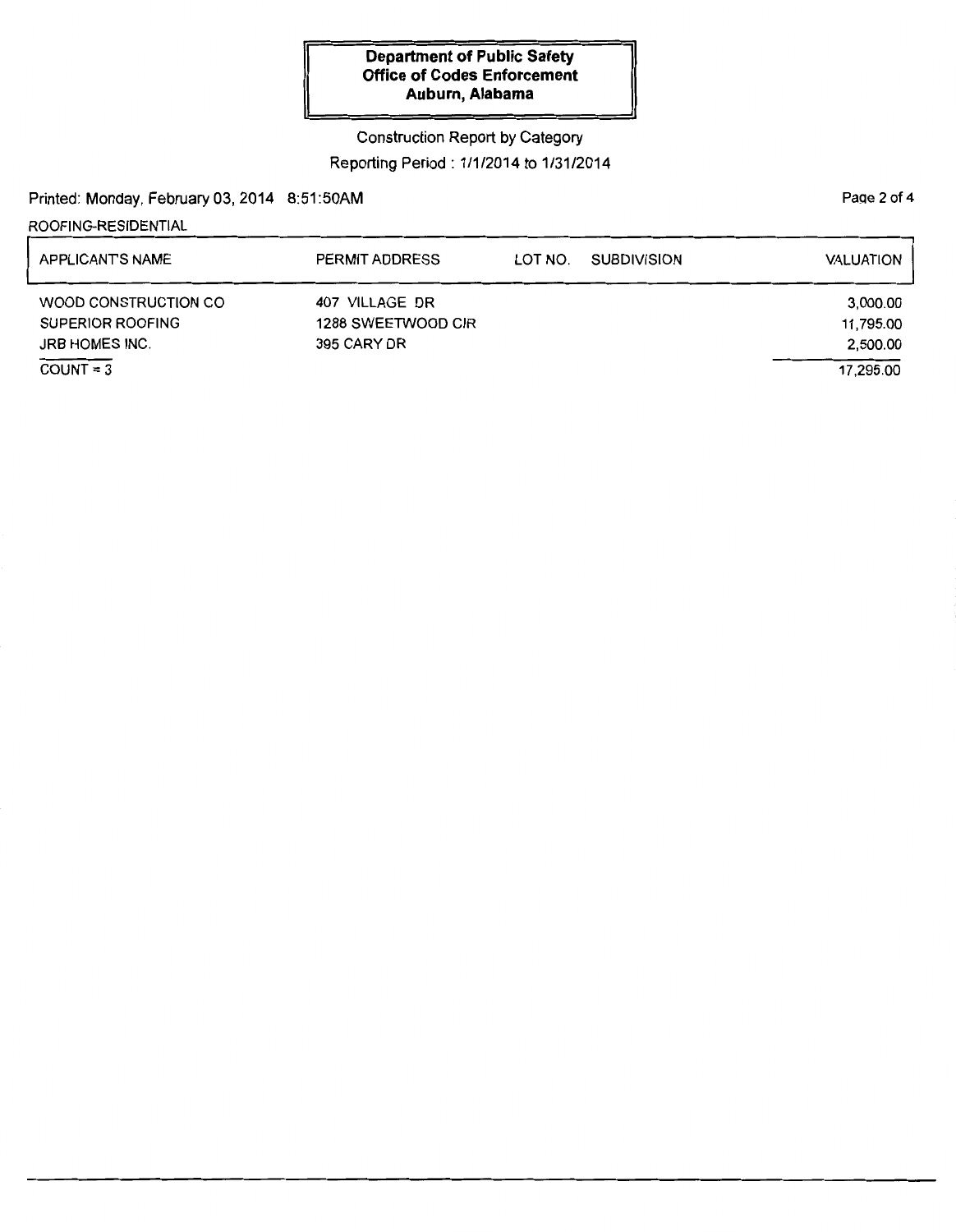# Construction Report by Category Reporting Period: 1/1/2014 to 1/31/2014

## Printed: Monday, February 03, 2014 8:51:50AM

## SINGLE FAMILY HOUSE-DETACHED

| <b>APPLICANTS NAME</b>             | PERMIT ADDRESS                   | LOT NO.      | <b>SUBDIVISION</b>           | <b>VALUATION</b> |
|------------------------------------|----------------------------------|--------------|------------------------------|------------------|
| SAGE COMPANY LLC                   | 840 DAKOTA DR                    | 4            | <b>DAKOTA</b>                | 321,447.75       |
| <b>MICHAEL A MONK</b>              | 1719 TIFFANIE CT                 | 49           | EAST LAKE SUBDIVISIOI        | 477,949.15       |
| THE INFINITY GROUP                 | 862 ZELLARS CT                   | 18           | NORTHWEST VILLAGE            | 140,419.65       |
| THE INFINITY GROUP                 | 858 ZELLARS CT                   | 19           | NORTHWEST VILLAGE            | 140,419.65       |
| THE INFINITY GROUP                 | 855 ZELLARS CT                   | 20           | NORTHWEST VILLAGE            | 140,419.65       |
| THE INFINITY GROUP                 | 893 ZELLARS CT                   | 28           | NORTHWEST VILLAGE            | 123,683.98       |
| THE INFINITY GROUP                 | 897 ZELLARS CT                   | 29           | NORTHWEST VILLAGE            | 139,409.56       |
| HIVE PARTNERS, LLC                 | 138 CEDAR CREST CIR              | 4            | <b>CIRCA</b>                 | 317,719.60       |
| HIVE PARTNERS, LLC                 | 200 OLD STONEHOUSE<br><b>WAY</b> | 1            | <b>CIRCA</b>                 | 283,576.40       |
| SIMS COMPANY LLC                   | 2284 COLUMBIA DR                 | 313          | <b>ASHETON LAKES</b>         | 298,178.26       |
| <b>GRAYHAWK HOMES INC</b>          | 2120 FELICITY LN                 | 31           | <b>DONAHUE RIDGE</b>         | 281,644.73       |
| <b>GRAYHAWK HOMES INC</b>          | 2116 FELICITY LN                 | 32           | <b>DONAHUE RIDGE</b>         | 238,755.29       |
| EDGAR HUGHSTON BUILDER INC.        | 332 FRONTIER CIR                 | 142B         | <b>SOLAMERE</b>              | 274,456.88       |
| SIMS COMPANY LLC                   | 1561 MARLEY LN                   | 113          | EAST LAKE SUBDIVISIO!        | 325,496.95       |
| <b>STONE MARTIN BUILDERS</b>       | 2423 DEER RUN CT                 | 164          | <b>LUNDY CHASE</b>           | 224,867.79       |
| HIVE PARTNERS, LLC                 | 212 OLD STONEHOUSE<br><b>WAY</b> | 1            | <b>CIRCA</b>                 | 283,576.40       |
| HIVE PARTNERS, LLC                 | 208 OLD STONEHOUSE<br><b>WAY</b> | 1            | <b>CIRCA</b>                 | 315,180.90       |
| HIVE PARTNERS, LLC                 | 204 OLD STONEHOUSE<br><b>WAY</b> | 1            | <b>CIRCA</b>                 | 311,102.90       |
| <b>EASTBROOK HOMES</b>             | 2120 W FARMVILLE RD              | 148A2        | <b>PRESERVE</b>              | 284,706.96       |
| DILWORTH DEVELOPMENT               | 2680 DANBURY DR                  | 63           | <b>WHITE OAKS</b>            | 391,237.17       |
| DILWORTH DEVELOPMENT               | 817 OAKDALE DR                   | 45B          | <b>TUTTON HILL</b>           | 255,853.36       |
| DILWORTH DEVELOPMENT               | 1626 MARIE LOOP                  | 62           | <b>EAST LAKE SUBDIVISIOI</b> | 334,233.91       |
| DACK HOMES WEST LLC                | 2173 AUTUMN RIDGE WAY            | 30           | <b>AUTUMN RIDGE</b>          | 227,868.01       |
| EDGAR HUGHSTON BUILDER INC.        | 339 LIGHTNESS DR                 | 128          | <b>SOLAMERE</b>              | 274,471.88       |
| EDGAR HUGHSTON BUILDER INC.        | 320 FRONTIER CIR                 | 139          | <b>SOLAMERE</b>              | 262,861.95       |
| <b>EDGAR HUGHSTON BUILDER INC.</b> | 324 FRONTIER CIR                 | 140          | <b>SOLAMERE</b>              | 258,598.31       |
| EDGAR HUGHSTON BUILDER INC.        | 328 FRONTIER CIR                 | 141          | SOLAMERE                     | 273,038.52       |
| ACUFF CONSTRUCTION, INC.           | 1739 LIVVY LN                    | 62           | <b>EAST LAKE SUBDIVISIO!</b> | 377,267.19       |
| DACK HOMES WEST LLC                | 2210 AUTUMN RIDGE WAY            | 128          | <b>AUTUMN RIDGE</b>          | 238,256.82       |
| DACK HOMES WEST LLC                | 2220 AUTUMN RIDGE WAY            | 126          | <b>AUTUMN RIDGE</b>          | 205,168.65       |
| <b>GEORDAN COMMUNITIES</b>         | 2316 TUSCANY PL                  | 20           | <b>TIVOLI</b>                | 263,304.92       |
| DILWORTH DEVELOPMENT               | 1589 MARIE LOOP                  | 44           | <b>EAST LAKE SUBDIVISION</b> | 327,001.07       |
| DILWORTH DEVELOPMENT               | 1720 TIFFANIE CT                 | 52           | EAST LAKE SUBDIVISIOI        | 353,882.73       |
| DACK HOMES WEST LLC                | 2214 AUTUMN RIDGE WAY            | 127          | <b>AUTUMN RIDGE</b>          | 216,778.34       |
| WOODY CONSTRUCTION                 | 139 GREAT ELLIS LN               | $\mathbf{2}$ | <b>PLAINSMAN HILLS</b>       | 800,000.00       |
| <b>GEORDAN COMMUNITIES</b>         | 150 VINCI WAY                    | 3A           | <b>TIVOLI</b>                | 332,416.63       |
| <b>STONE MARTIN BUILDERS</b>       | 637 DEER RUN RD                  | 178          | <b>LUNDY CHASE</b>           | 255,055.31       |
| DILWORTH DEVELOPMENT               | 527 BERKLEY AVE                  | 8            | <b>BEAUMONT</b>              | 299,232.60       |
| STONE MARTIN BUILDERS              | 641 DEER RUN RD                  | 179          | <b>LUNDY CHASE</b>           | 230, 153. 12     |
| STONE MARTIN BUILDERS              | 643 DEER RUN RD                  | 180          | <b>LUNDY CHASE</b>           | 224,867.79       |

Page 3 of 4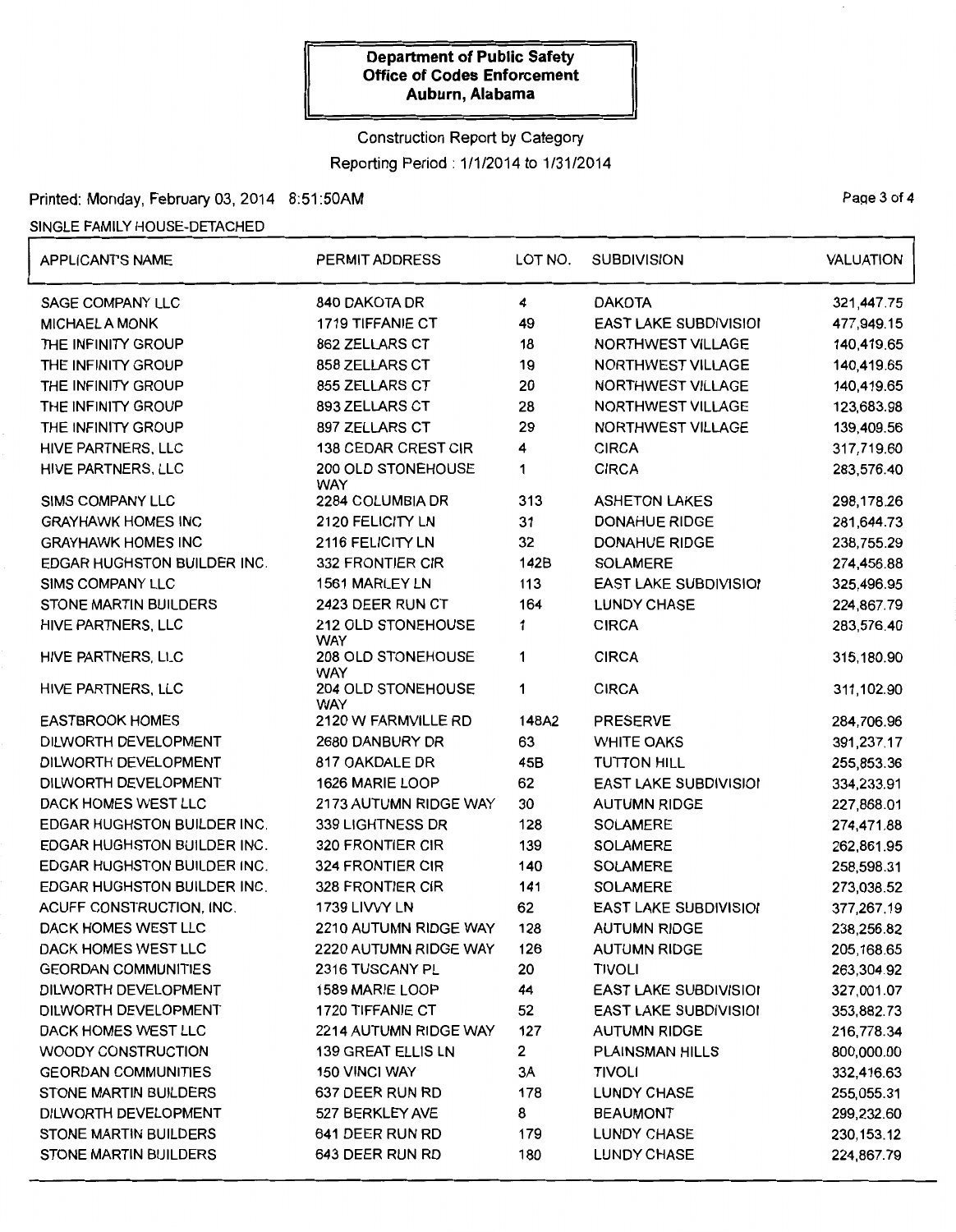## Construction Report by Category Reporting Period: 1/1/2014 to 1/31/2014

Printed: Monday, February 03, 2014 8:51:50AM

 $COUNT = 40$ 

STRUCTURE OTHER THAN BUILDING

| <b>APPLICANTS NAME</b>                                              | <b>PERMIT ADDRESS</b>                   | LOT NO. | <b>SUBDIVISION</b> | VALUATION                           |
|---------------------------------------------------------------------|-----------------------------------------|---------|--------------------|-------------------------------------|
| <b>BAILEY/HARRIS CONST</b><br>SUPREME LAWN CARE, INC<br>$COUNT = 2$ | 2440 INNOVATION DR<br>447 W LONGLEAF DR |         |                    | 50,000.00<br>22,000.00<br>72,000.00 |

TOTAL COUNT= 59

TOTAL VALUATION =

12,410,370.73

a hunte

Paqe 4 of 4

11,324,560.73